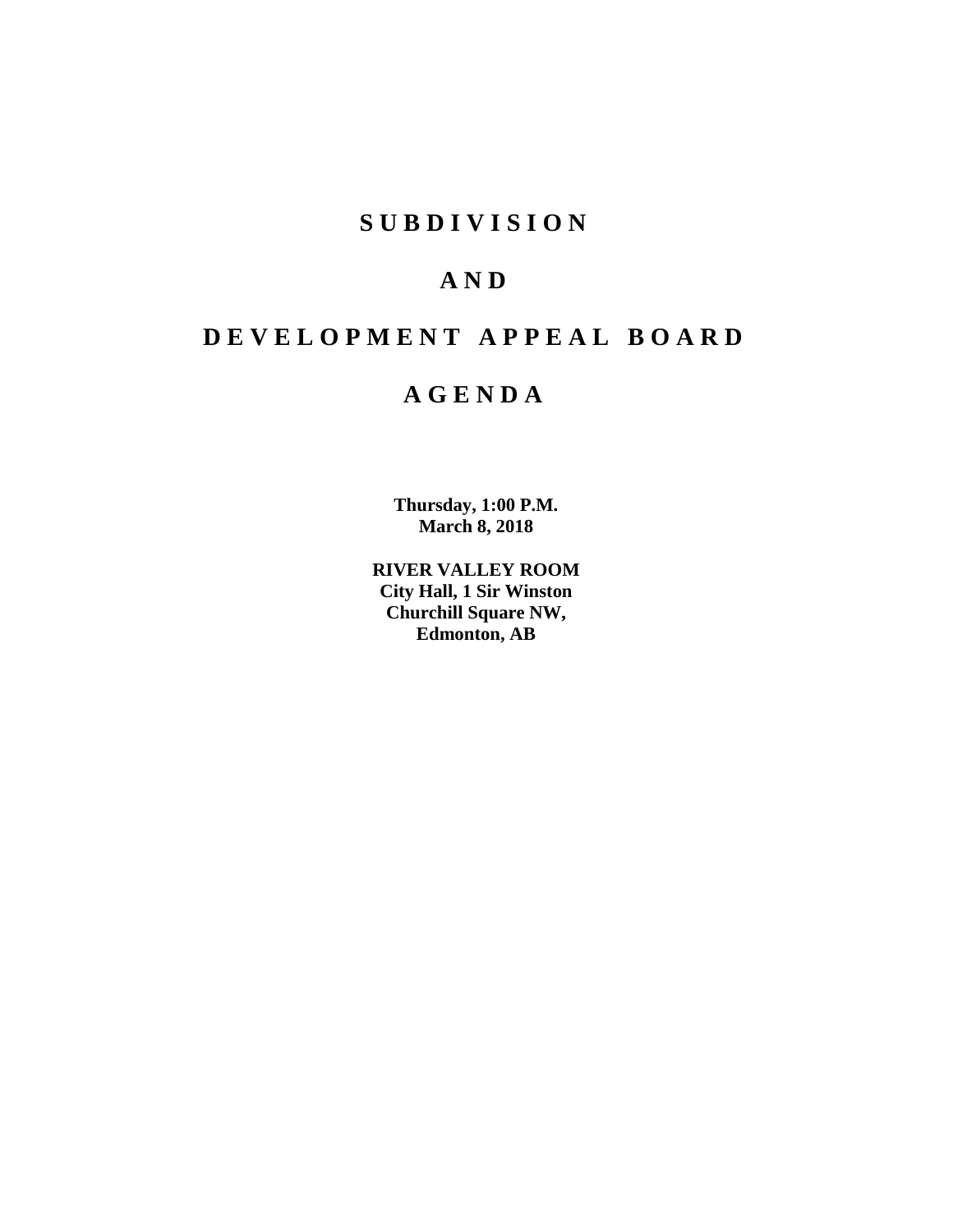# **SUBDIVISION AND DEVELOPMENT APPEAL BOARD RIVER VALLEY ROOM**

| $1:00$ P.M. | SDAB-S-18-002                                                         | Create one (1) additional single detached<br>residential lot |
|-------------|-----------------------------------------------------------------------|--------------------------------------------------------------|
|             |                                                                       | 7812 - 142 Street NW<br>Project No.: 263786666-001           |
|             |                                                                       |                                                              |
| NOTE:       | Unless otherwise stated, all references to "Section numbers" refer to |                                                              |

*the authority under the Edmonton Zoning Bylaw 12800.*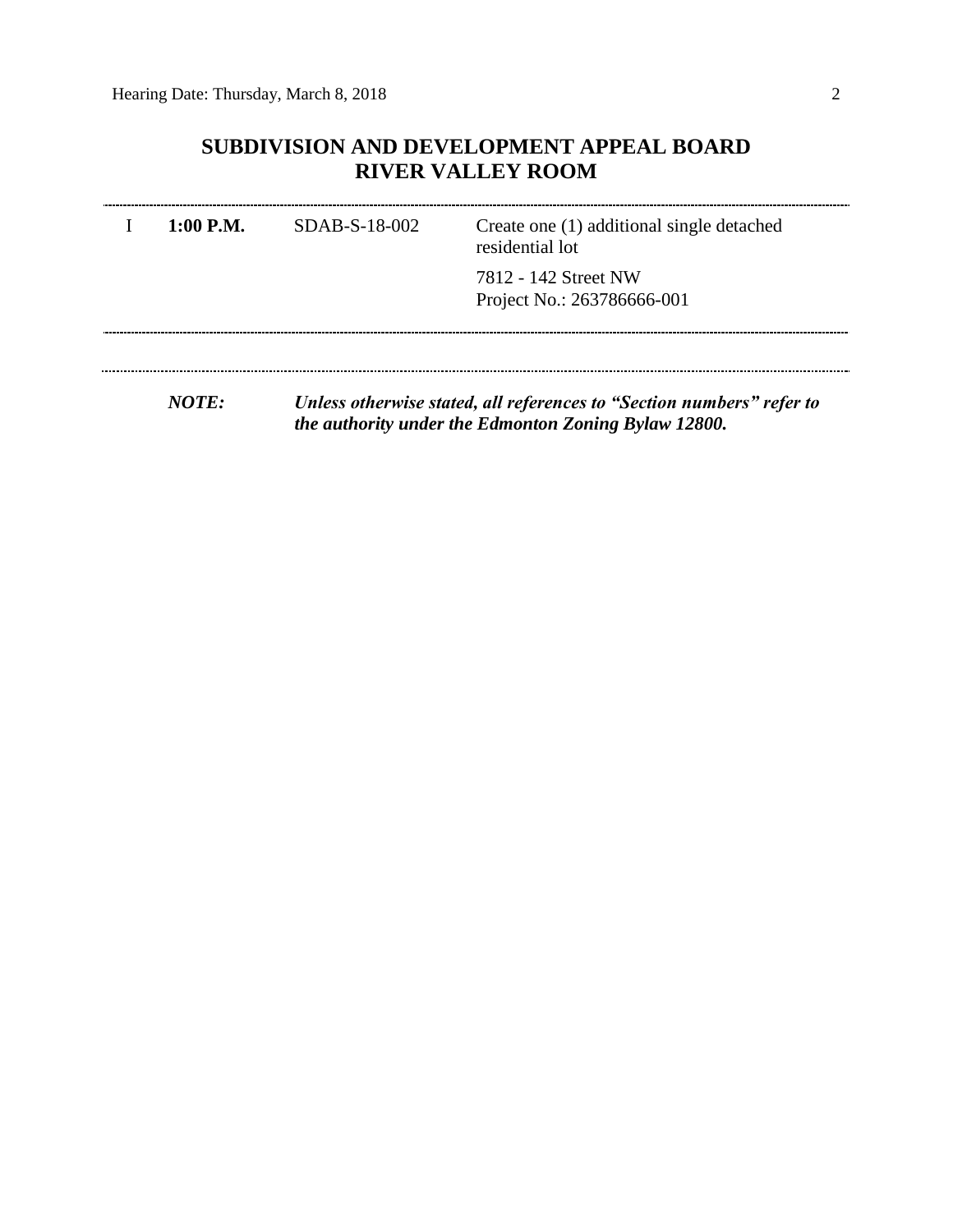### **TO BE RAISED ITEM I: 1:00 P.M. FILE: SDAB-S-18-002**

#### AN APPEAL FROM THE DECISION OF THE SUBDIVISION AUTHORITY

APPELLANT: APPLICATION NO.: 263786666-001 APPLICATION TO: Create one (1) additional single detached residential lot DECISION OF THE SUBDIVISION AUTHORITY: Approved With Conditions DECISION DATE: January 25, 2018 DATE OF APPEAL: January 30, 2018 MUNICIPAL DESCRIPTION OF SUBJECT PROPERTY: 7812 - 142 Street NW LEGAL DESCRIPTION: Plan 2600KS Blk 17 Lot 35 ZONE: RF1 Single Detached Residential Zone OVERLAY: Mature Neighbourhood Overlay STATUTORY PLAN: N/A

#### *Grounds for Appeal*

The Appellant provided the following reasons for appealing the decision of the Development Authority:

> Condition 2 - "that the owner deflect the proposed property line by a distance of at least 0.5m . . ."

> Reason - this subdivision condition imposes a condition on the subdivision that is intended to solve a technical issue. This is a singular condition that could cause hardship for the redevelopment of the site by limiting development. It could create non-rectangular lots or result in lots of different sizes. There are many potential technical solutions to the problem including the use of easements or relocation/modification of existing storm service that would not affect the property lines as proposed in the original application. The issue does not have to be resolved to allow the subdivision to proceed as approvals for lot servicing can occur at a later stage of development.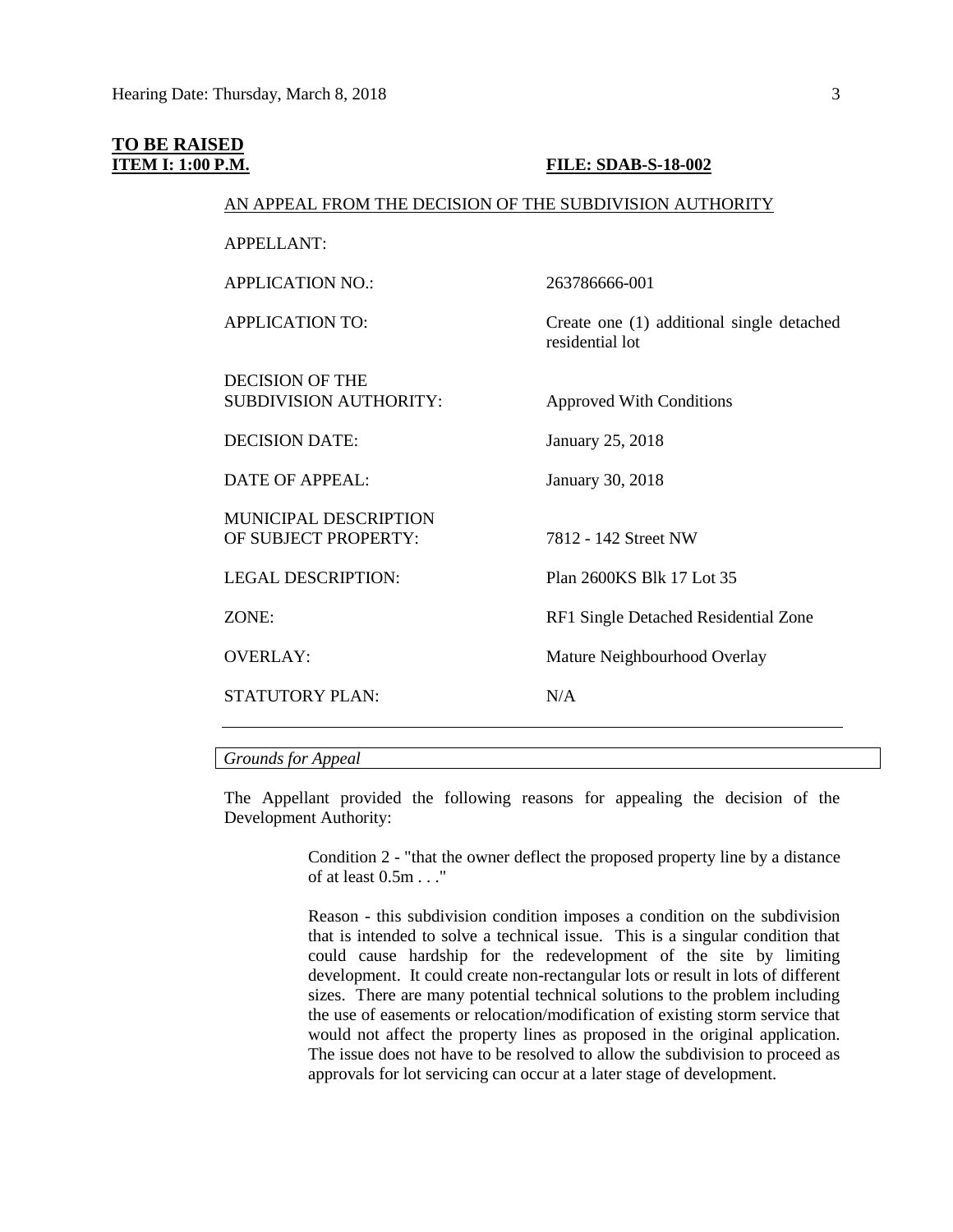Resolution: Amend and move condition 2 to the advisory section of the subdivision approval.

#### *General Matters*

### **The Appellant requested the matter be heard on March 8, 2018.**

### **Appeal Information:**

The *Municipal Government Act*, RSA 2000, c M-26 states the following:

#### **Appeals**

**678(1)** The decision of a subdivision authority on an application for subdivision approval may be appealed

- (a) by the applicant for the approval,
- (b) by a Government department if the application is required by the subdivision and development regulations to be referred to that department,
- (c) by the council of the municipality in which the land to be subdivided is located if the council, a designated officer of the municipality or the municipal planning commission of the municipality is not the subdivision authority, or
- (d) by a school board with respect to
	- (i) the allocation of municipal reserve and school reserve or money in place of the reserve,
	- (ii) the location of school reserve allocated to it, or
	- (iii) the amount of school reserve or money in place of the reserve.

**(2)** An appeal under subsection (1) may be commenced by filing a notice of appeal within 14 days after receipt of the written decision of the subdivision authority or deemed refusal by the subdivision authority in accordance with section 681

- (a) with the Municipal Government Board
	- (i) if the land that is the subject of the application is within the Green Area as classified by the Minister responsible for the Public Lands Act,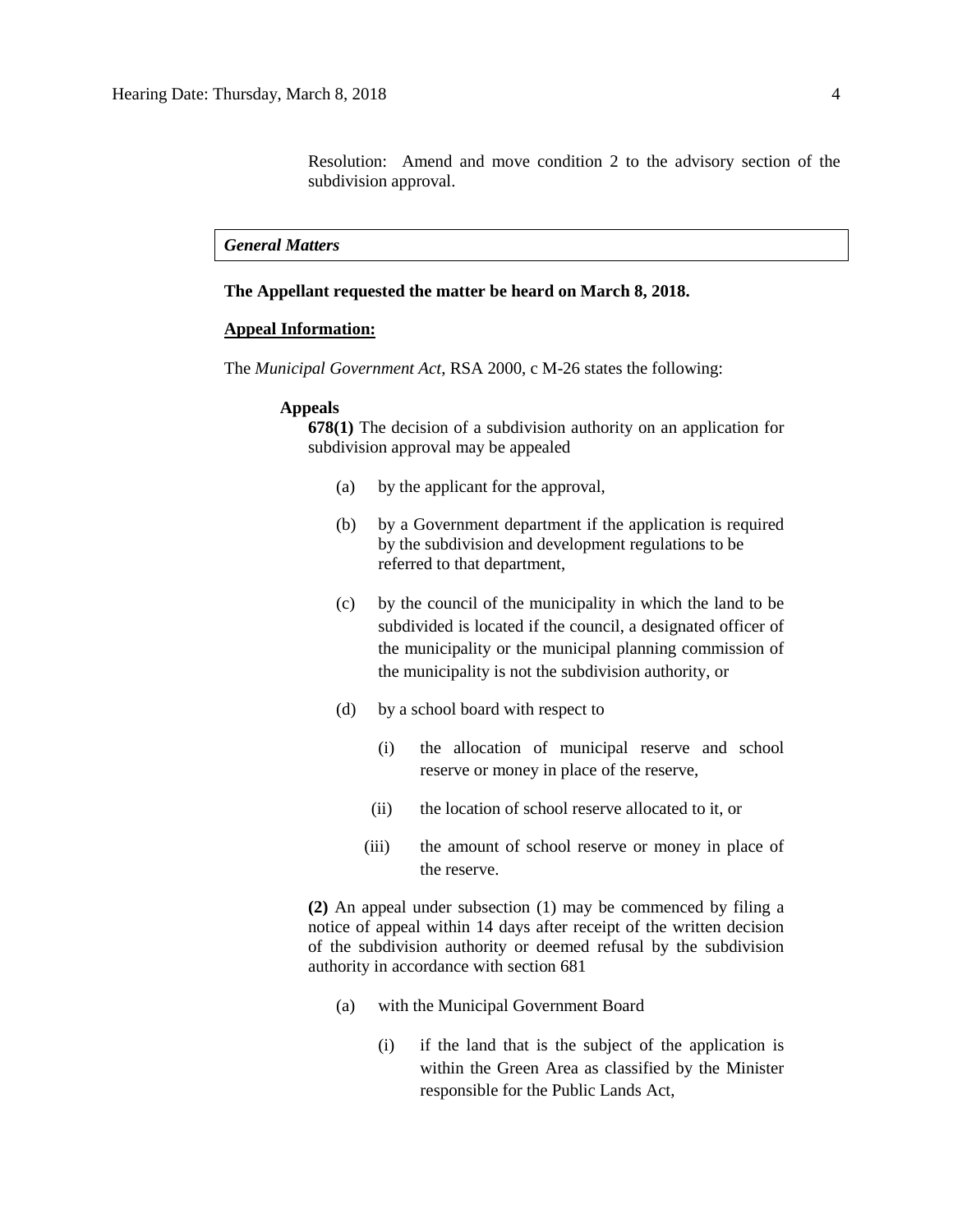- (ii) if the land that is the subject of the application contains, is adjacent to or is within the prescribed distance of a highway, a body of water, a sewage treatment or waste management facility or a historical site, or
- (iii) in any other circumstances described in the regulations under section 694(1)(h.2),
- or
- (b) in all other cases, with the subdivision and development appeal board.

**(2.1)** Despite subsection (2)(a), if the land that is the subject-matter of the appeal would have been in an area described in subsection (2)(a) except that the affected Government department agreed, in writing, to vary the distance under the subdivision and development regulations, the notice of appeal must be filed with the subdivision and development appeal board.

**(3)** For the purpose of subsection (2), the date of receipt of the decision is deemed to be 7 days from the date the decision is mailed.

**(4)** A notice of appeal under this section must contain

- (a) the legal description and municipal location, if applicable, of the land proposed to be subdivided, and
- (b) the reasons for appeal, including the issues in the decision or the conditions imposed in the approval that are the subject of the appeal.

**(5)** If the applicant files a notice of appeal within 14 days after receipt of the written decision or the deemed refusal with the wrong board, that board must refer the appeal to the appropriate board and the appropriate board must hear the appeal as if the notice of appeal had been filed with it and it is deemed to have received the notice of appeal from the applicant on the date it receives the notice of appeal from the first board.

#### **Hearing and decision**

**680(1)** The board hearing an appeal under section 678 is not required to hear from any person or entity other than

(a) a person or entity that was notified pursuant to section 679(1), and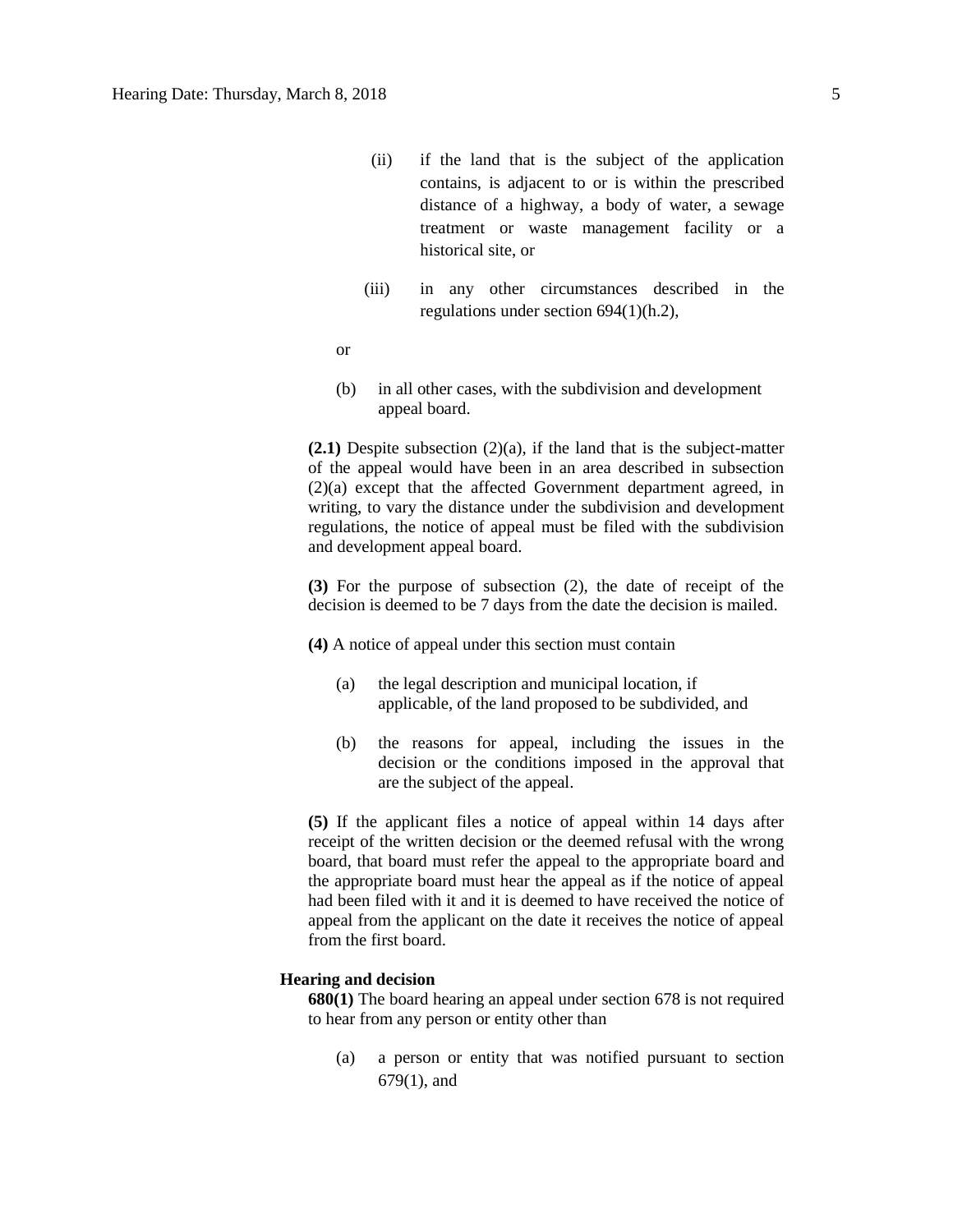(b) each owner of adjacent land to the land that is the subject of the appeal,

or a person acting on any of those persons' behalf.

**(1.1)** For the purposes of subsection (1), "adjacent land" and "owner" have the same meanings as in section 653.

**(2)** In determining an appeal, the board hearing the appeal

- (a) must act in accordance with any applicable ALSA regional plan;
- (a.1) must have regard to any statutory plan;
- (b) must conform with the uses of land referred to in a land use bylaw;
- (c) must be consistent with the land use policies;
- (d) must have regard to but is not bound by the subdivision and development regulations;
- (e) may confirm, revoke or vary the approval or decision or any condition imposed by the subdivision authority or make or substitute an approval, decision or condition of its own;
- (f) may, in addition to the other powers it has, exercise the same power as a subdivision authority is permitted to exercise pursuant to this Part or the regulations or bylaws under this Part.

### **Approval of application**

**654(1)** A subdivision authority must not approve an application for subdivision approval unless

- (a) the land that is proposed to be subdivided is, in the opinion of the subdivision authority, suitable for the purpose for which the subdivision is intended.
- (b) the proposed subdivision conforms to the provisions of any growth plan under Part 17.1, any statutory plan and, subject to subsection (2), any land use bylaw that affects the land proposed to be subdivided,
- (c) the proposed subdivision complies with this Part and Part 17.1 and the regulations under those Parts, and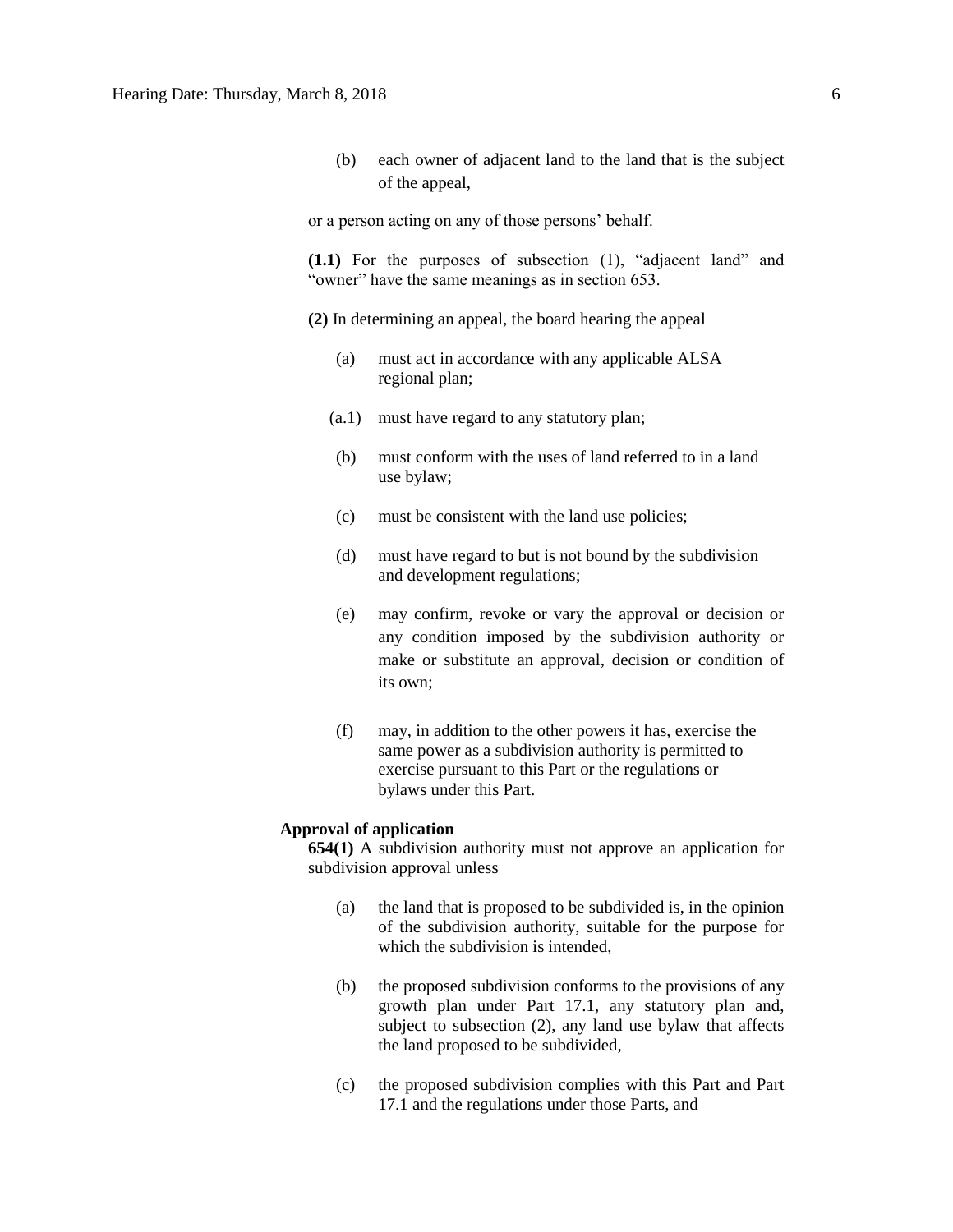- (d) all outstanding property taxes on the land proposed to be subdivided have been paid to the municipality where the land is located or arrangements satisfactory to the municipality have been made for their payment pursuant to Part 10.
- **(1.1)** A decision of a subdivision authority must state
	- (a) whether an appeal lies to a subdivision and development appeal board or to the Municipal Government Board, and
	- (b) if an application for subdivision approval is refused, the reasons for the refusal.

**(1.2)** If the subdivision authority is of the opinion that there may be a conflict or inconsistency between statutory plans, section 638 applies in respect of the conflict or inconsistency.

**(2)** A subdivision authority may approve an application for subdivision approval even though the proposed subdivision does not comply with the land use bylaw if, in its opinion,

- (a) the proposed subdivision would not
	- (i) unduly interfere with the amenities of the neighbourhood, or
	- (ii) materially interfere with or affect the use, enjoyment or value of neighbouring parcels of land,

and

(b) the proposed subdivision conforms with the use prescribed for that land in the land use bylaw.

**(3)** A subdivision authority may approve or refuse an application for subdivision approval.

## **Conditions of subdivision approval**

**655(1)** A subdivision authority may impose the following conditions or any other conditions permitted to be imposed by the subdivision and development regulations on a subdivision approval issued by it:

(a) any conditions to ensure that this Part and the statutory plans and land use bylaws and the regulations under this Part, and any applicable ALSA regional plan, affecting the land proposed to be subdivided are complied with;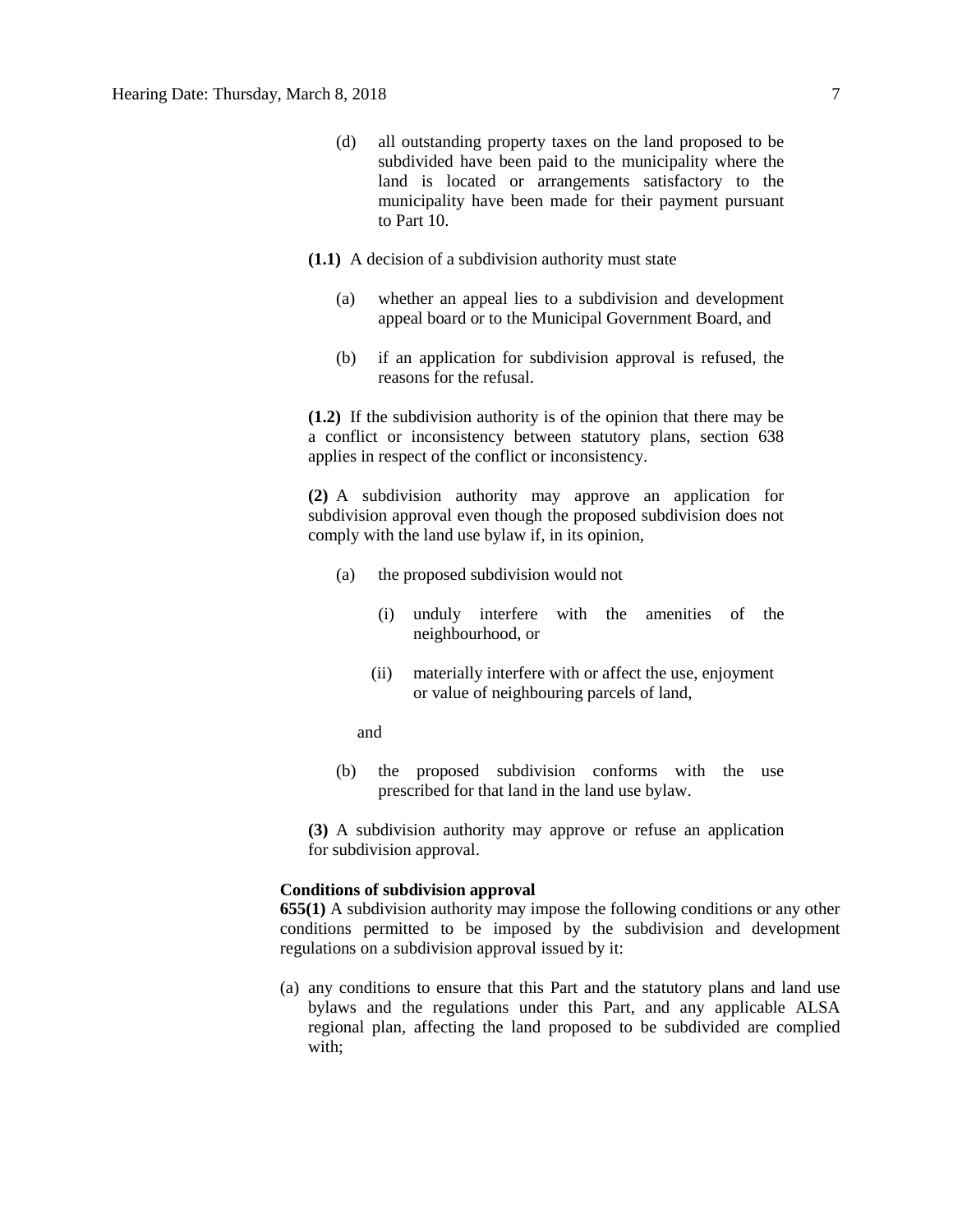(b) a condition that the applicant enter into an agreement with the municipality to do any or all of the following:

(i) to construct or pay for the construction of a road required to give access to the subdivision;

(ii) to construct or pay for the construction of

(A) a pedestrian walkway system to serve the subdivision, or (B) pedestrian walkways to connect the pedestrian walkway system serving the subdivision with a pedestrian walkway system that serves or is proposed to serve an adjacent subdivision, or both;

(iii) to install or pay for the installation of a public utility described in section  $616(v)(i)$  to  $(ix)$  that is necessary to serve the subdivision, whether or not the public utility is, or will be, located on the land that is the subject of the subdivision approval;

(iv) to construct or pay for the construction of (A) off-street or other parking facilities, and (B) loading and unloading facilities;

(v) to pay an off-site levy or redevelopment levy imposed by bylaw;

(vi) to give security to ensure that the terms of the agreement under this section are carried out.

(2) A municipality may register a caveat under the Land Titles Act in respect of an agreement under subsection  $(1)(b)$  against the certificate of title for the parcel of land that is the subject of the subdivision.

(3) If a municipality registers a caveat under subsection (2), the municipality must discharge the caveat when the agreement has been complied with.

(4) Where a condition on a subdivision approval has, prior to the coming into force of this subsection, required the applicant to install a public utility or pay an amount for a public utility referred to in subsection  $(1)(b)(iii)$ , that condition is deemed to have been validly imposed, whether or not the public utility was located on the land that was the subject of the subdivision approval.

### **General Provisions from the** *Edmonton Zoning Bylaw:*

Section 110.1 states that the **General Purpose** of the **(RF1) Single Detached Residential Zone** is:

to provide for Single Detached Housing while allowing other forms of small scale housing in the form of Secondary Suites, and Garden Suites, as well as Semi-detached Housing and Duplex Housing under certain conditions.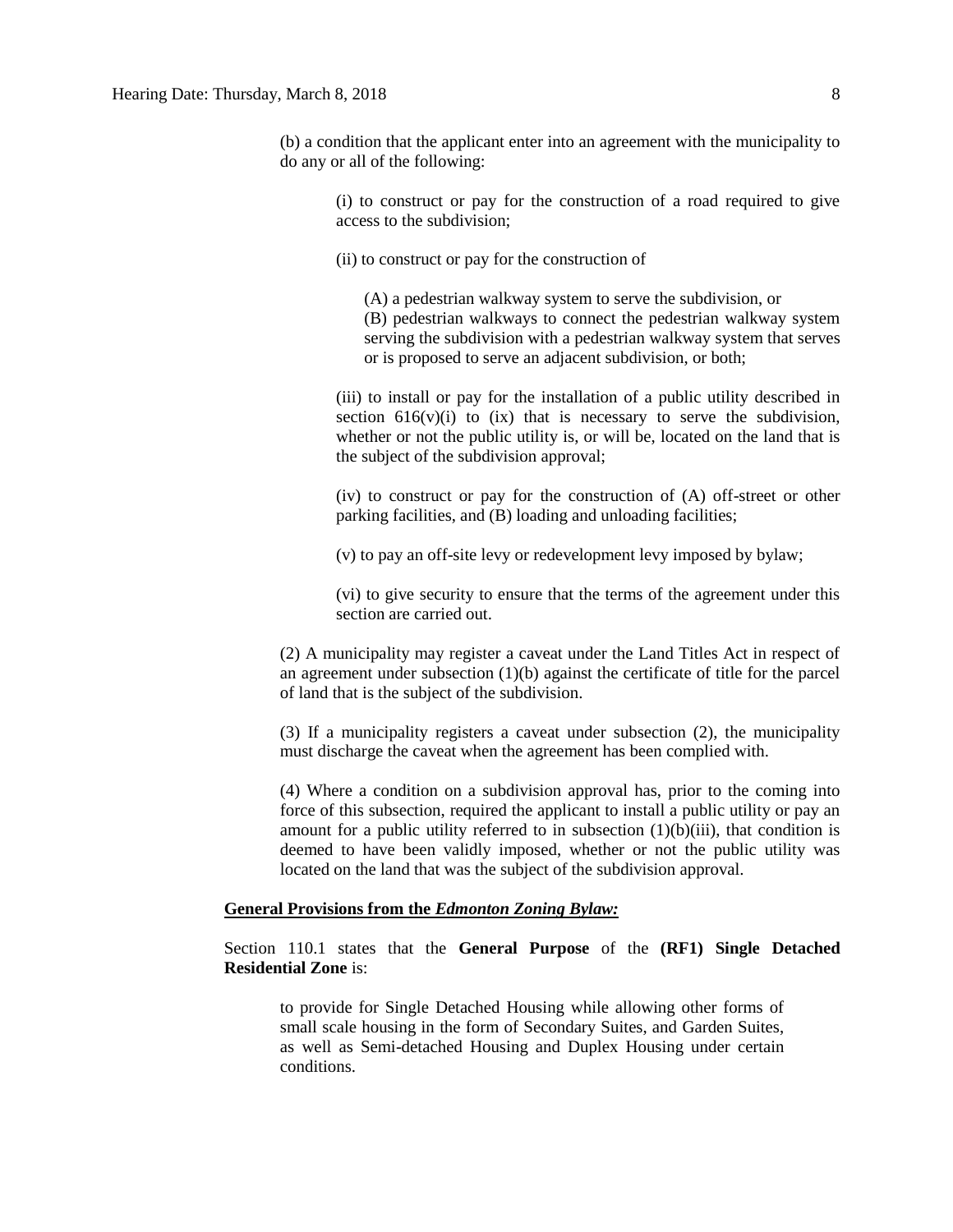*Conditions under appeal*

…

…

The subdivision approval was subject to a number of conditions, one of which the Appellant objects to:

2. that the owner deflect the proposed property line by a distance of at least 0.5 metres such that the storm service clearly enters one of the proposed lots, to the satisfaction of Subdivision and Development Coordination;

### Notice to Applicant/Appellant

Provincial legislation requires that the Subdivision and Development Appeal Board issue its official decision in writing within fifteen days of the conclusion of the hearing. Bylaw No. 11136 requires that a verbal announcement of the Board's decision shall be made at the conclusion of the hearing of an appeal, but the verbal decision is not final nor binding on the Board until the decision has been given in writing in accordance with the *Municipal Government Act*.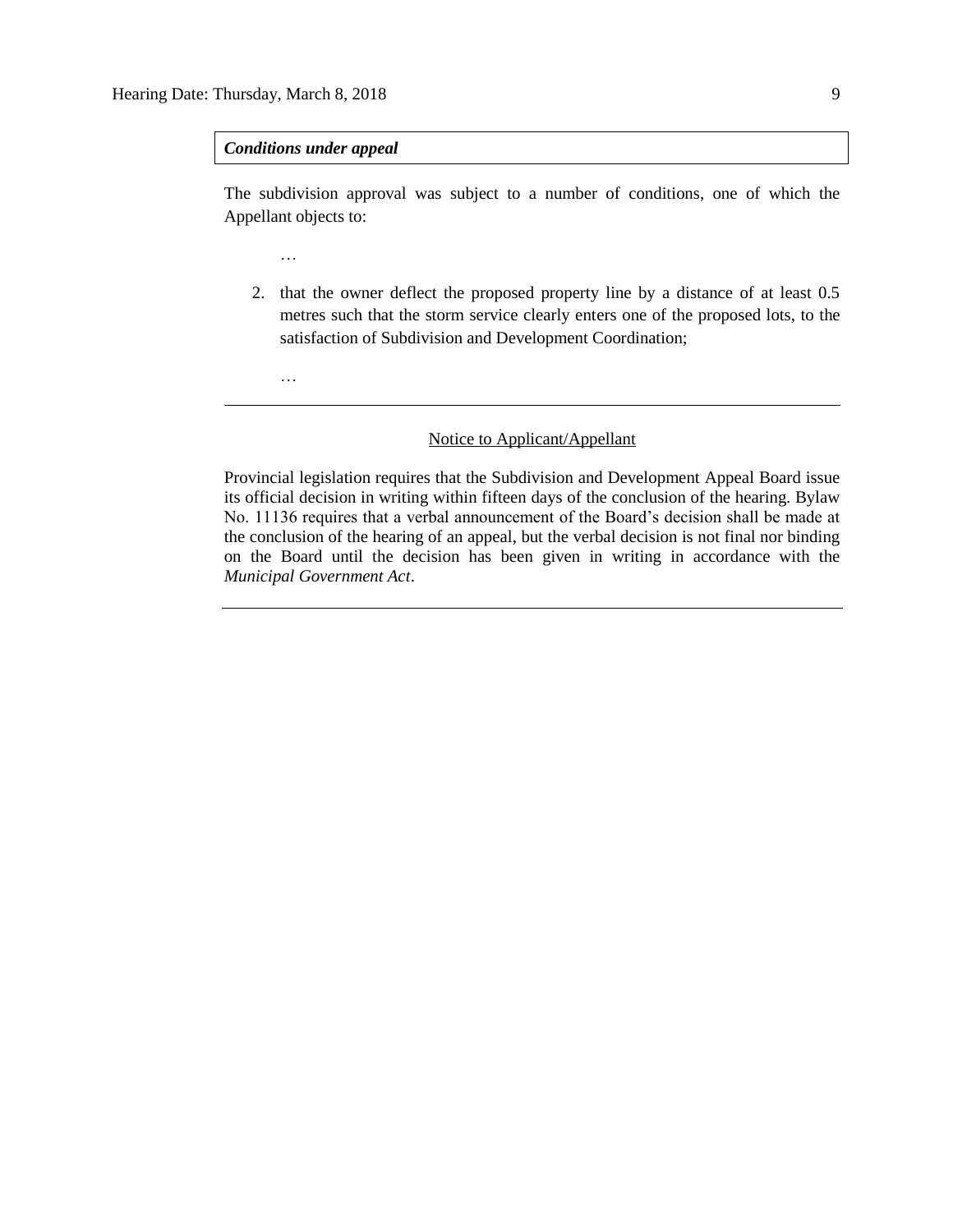

**Subdivision Authority** 

7th Floor, Edmonton Tower 10111 - 104 Avenue NW Edmonton, Alberta T5J 0J4

January 25, 2018

File No. LDA17-0627



Tentative plan of subdivision to create one (1) additional single detached residential lot from Lot 35, RE: Block 17, Plan 2600 KS located south of 80 Avenue NW and west of 142 Street NW; LAURIER HEIGHTS

The Subdivision by Plan is APPROVED on January 25, 2018, subject to the following conditions:

- 1. that the owner obtain a permit to demolish the existing dwelling and garage prior to endorsement of the final plan. Demolition permits can be obtained from Development Services located on the 2nd floor of Edmonton Tower at 10111 - 104 Avenue NW;
- 2. that the owner deflect the proposed property line by a distance of at least 0.5 m such that the storm service clearly enters one of the proposed lots, to the satisfaction of Subdivision and Development Coordination; and
- 3. that the owner pay all outstanding property taxes prior to the endorsement of the plan of survey.

Enclosure I is an attachment of the major advisements throughout the subdivision process. Enclosure II is a map of the subdivision and identifies major conditions and advisements of this approval.

Please be advised that the approval is valid for one (1) year from the date on which the subdivision approval is given to the application. An extension beyond that time may be granted by the City of Edmonton.

Please be advised that an appeal may be lodged in accordance to Section 678 of the Municipal Government Act with the Subdivision and Development Appeal Board, 10019 - 103 Avenue NW, Edmonton Alberta, T5J 0G9, within 14 days from the date of the receipt of this decision. The date of receipt of the decision is deemed to be seven (7) days from the date the decision is mailed.

If you have further questions, please contact Stuart Carlyle at stuart.carlyle@edmonton.ca or 780-496-6068.

Regards,

**Blair McDowell Subdivision Authority** 

BM/sc/Posse #263786666-001

Enclosure(s)

Established under City of Edmonton Bylaw 16620 pursuant to Section 623 of the Municipal Government Act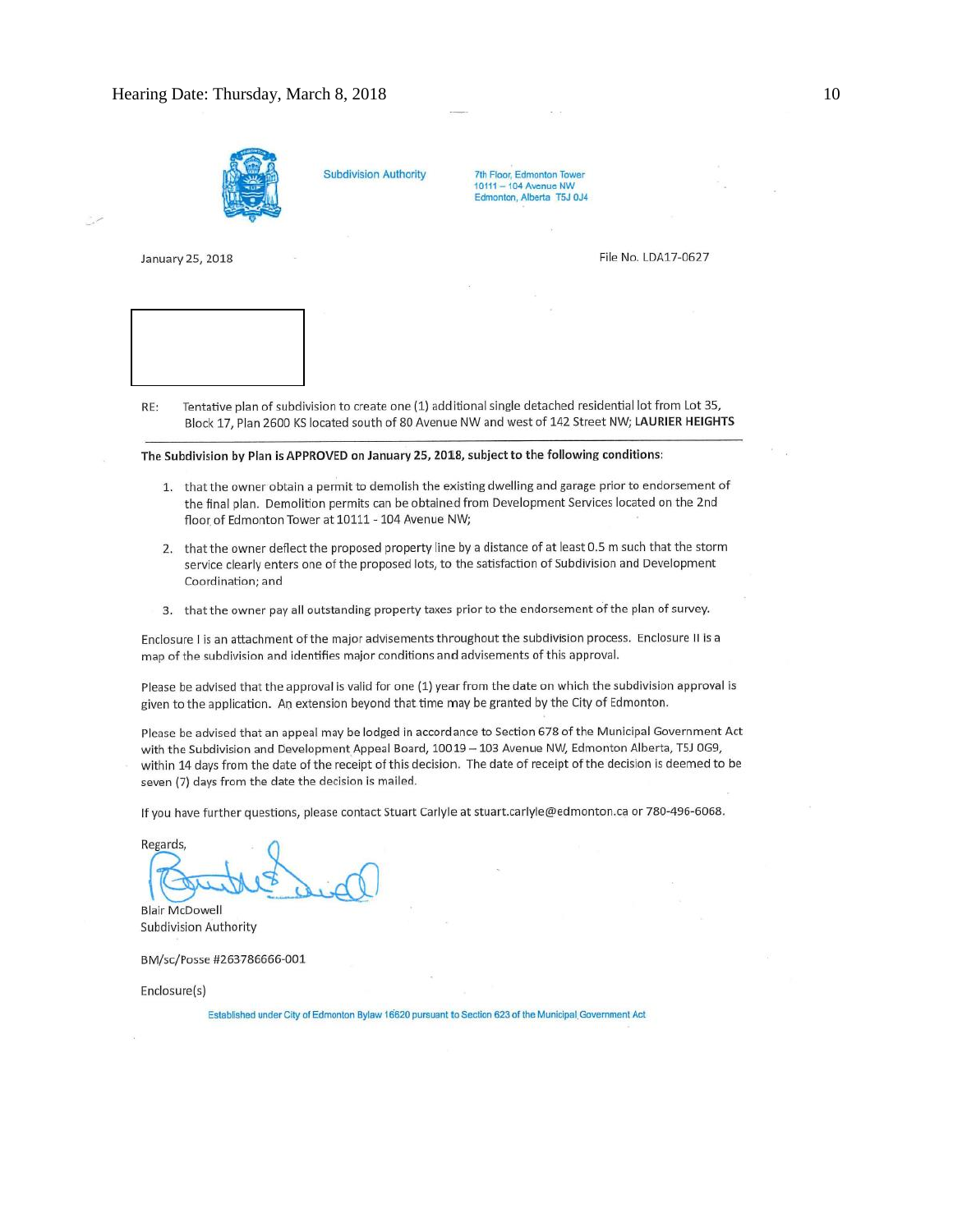#### Enclosure I

#### Please be advised of the following:

#### **Next Steps for Subdivision Approval**

The next step in the subdivision process is to have a legal instrument prepared (ie. Plan of  $\bullet$ Survey) in order to register the approved subdivision. The legal instrument is then forwarded to the City for endorsement along with the endorsement fee (\$662.00 - 2018 Fees Schedule) and subsequently released to the applicant for registration at the Land Titles Office.

#### Transportation

- $\bullet$ There is an existing access to 142 Street, Upon redevelopment of the proposed Lot 35B, the existing residential access to 142 Street must be removed. The owner will be required to obtain a permit, available from Development and Zoning Services, 2nd Floor, 10111 - 104 Avenue.
- Access for future development must be to the adjacent alley in conformance with the Mature  $\bullet$ Neighbourhood Overlay Sec. 814.3(17) of the Zoning Bylaw #12800. Further details of access will be reviewed upon submission of a detailed site plan or development permit application.

#### **Building / Site**

The owner shall ensure that any change in property boundaries does not cause any structures on site to become non-compliant with the Safety Codes Act and Alberta Building Code. Permits may be required for such changes. Please contact 311 for more information.

#### Servicing

- The owner is required to make satisfactory arrangements for, and pay all costs associated with  $\bullet$ separate servicing to each lot, as well as the modification, relocation and/or removal of existing services. For further information, please contact: EPCOR Distribution & Transmission Inc. (780-412-4000), TELUS Communications (Edmonton) Inc. (Real Estate Division [Rights of Way] 780-508-2456), ATCO Gas (780-424-5222) and EPCOR Drainage Inc. (water and sewer servicing 780-496-5444).
- The existing services (water and sanitary) enter the proposed subdivision off of the lane approximately 99.6 m south of the south property line of the lane south of 80 Avenue and at 39.6 m north of manhole #223564. The existing storm service enters the proposed subdivision approximately 9.75 m south of the north property line off of 142 Street NW. As per the Drainage and Waterworks Bylaws, these services cannot cross the proposed property line.
- If power service crosses the proposed property line the owner may be required to provide a blanket easement in favour of EPCOR Distribution & Transmission Inc. If required, said easement shall be registered prior to or concurrent with the final plan of survey (contact EPCOR Land Administration Group at 780-412-3252).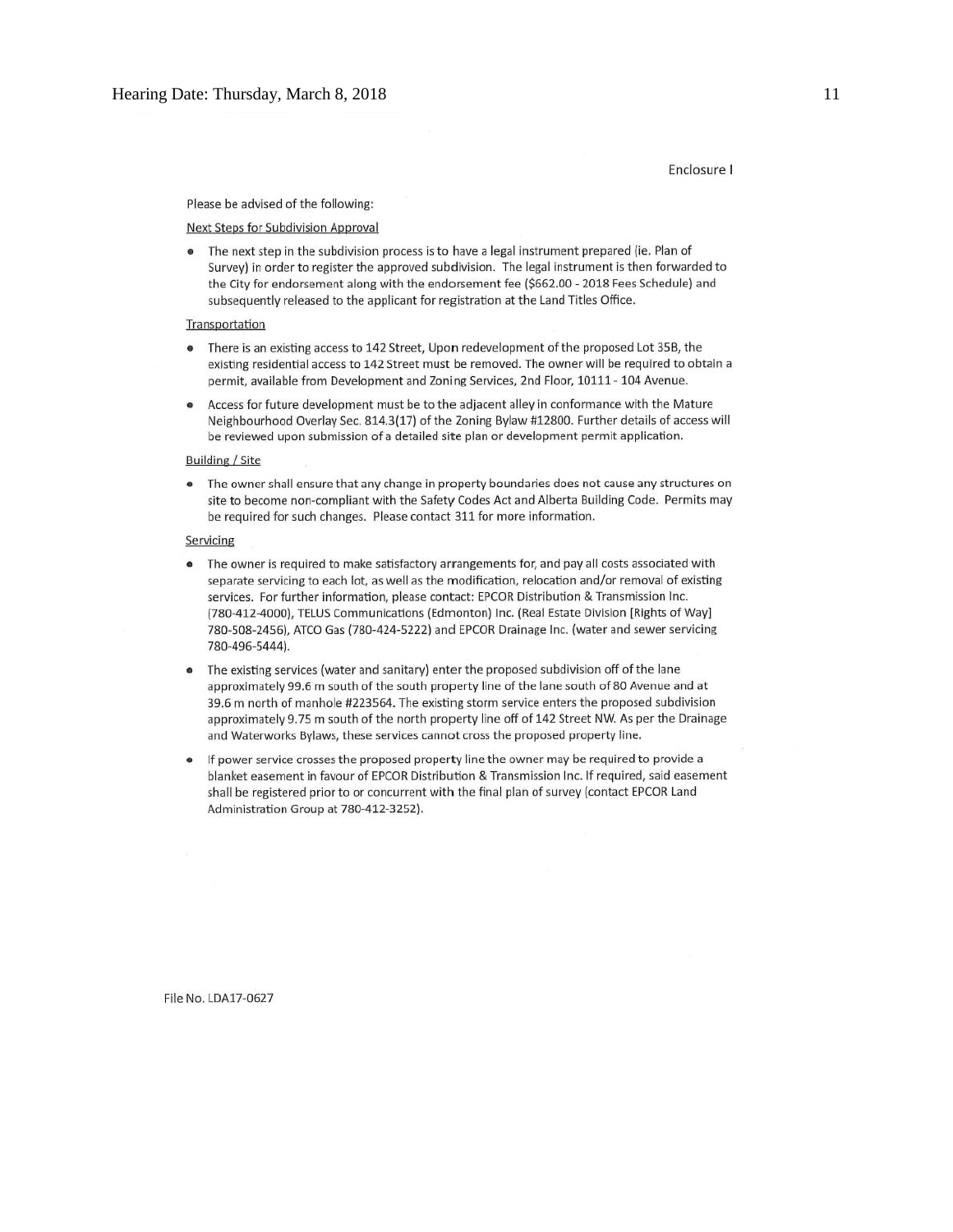